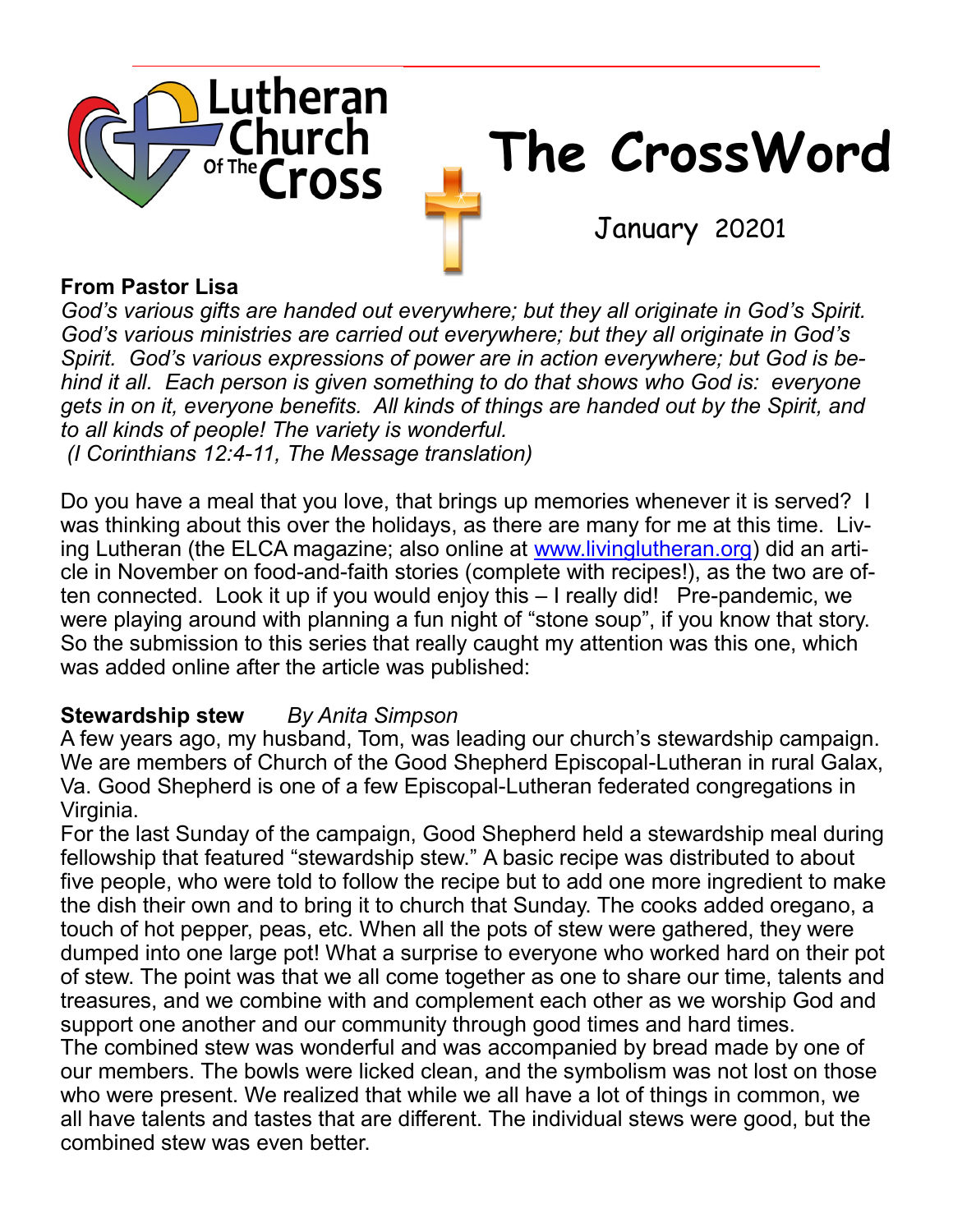The same is true of each of us, and it is our differences that make us stronger in our service to God.

#### **Ingredients**

2 pounds lean beef, cut into stew-sized pieces

- 1 quart water or beef or vegetable broth
- 2 cups sliced potatoes
- 1 cup sliced, cubed turnips
- 1 cup sliced carrots
- 1-2 onions, chopped
- 3 tablespoons flour
- Salt and pepper
- One clove garlic
- Your favorite herb, spice or vegetable

#### **Instructions**

- Sauté the meat, stirring constantly. When all surfaces are well-browned, put it into the soup pot.
- Cover with water/stock and bring to a boil; skim fat off the surface. Simmer for one hour.
- Add the carrot, turnip, onion and potato; simmer for one more hour.
- Thicken with 3 tablespoons of flour, diluted with enough cold water to pour easily. Let the stew come to a boil again and simmer for 10 minutes.

Isn't she right about that? "It is our differences make us stronger in our service to God". We might not be thinking along those lines in a moment when we'd really just rather do it our way!

Well, the recipe sounds good, and so does an evening like the one Anita describes. We look forward to the days when food and fellowship are once again central to our being together. And meanwhile, we give thanks for one another, even in all our differences. Be sure to add your own spice into the mix- our church family will be stronger for it!

Blessings in the new year. See you in church, even if it's online!

Pastor Lisa

### Annual Meeting January 24, 2021 scheduled right after

church. Participation may be through Zoom only, or in person, or both options based on the positivity numbers. For more information on what Zoom is and how it is done contact Janie and she can explain the process. That decision needs to be made close to the time of the Annual Meeting based on the Covid numbers at that time.. Please look for more information to come through the weekly updates from the secretary. What will be missing on that day is the customary, delicious potluck immediately following the meeting. Committee Reports are due for the Annual Report.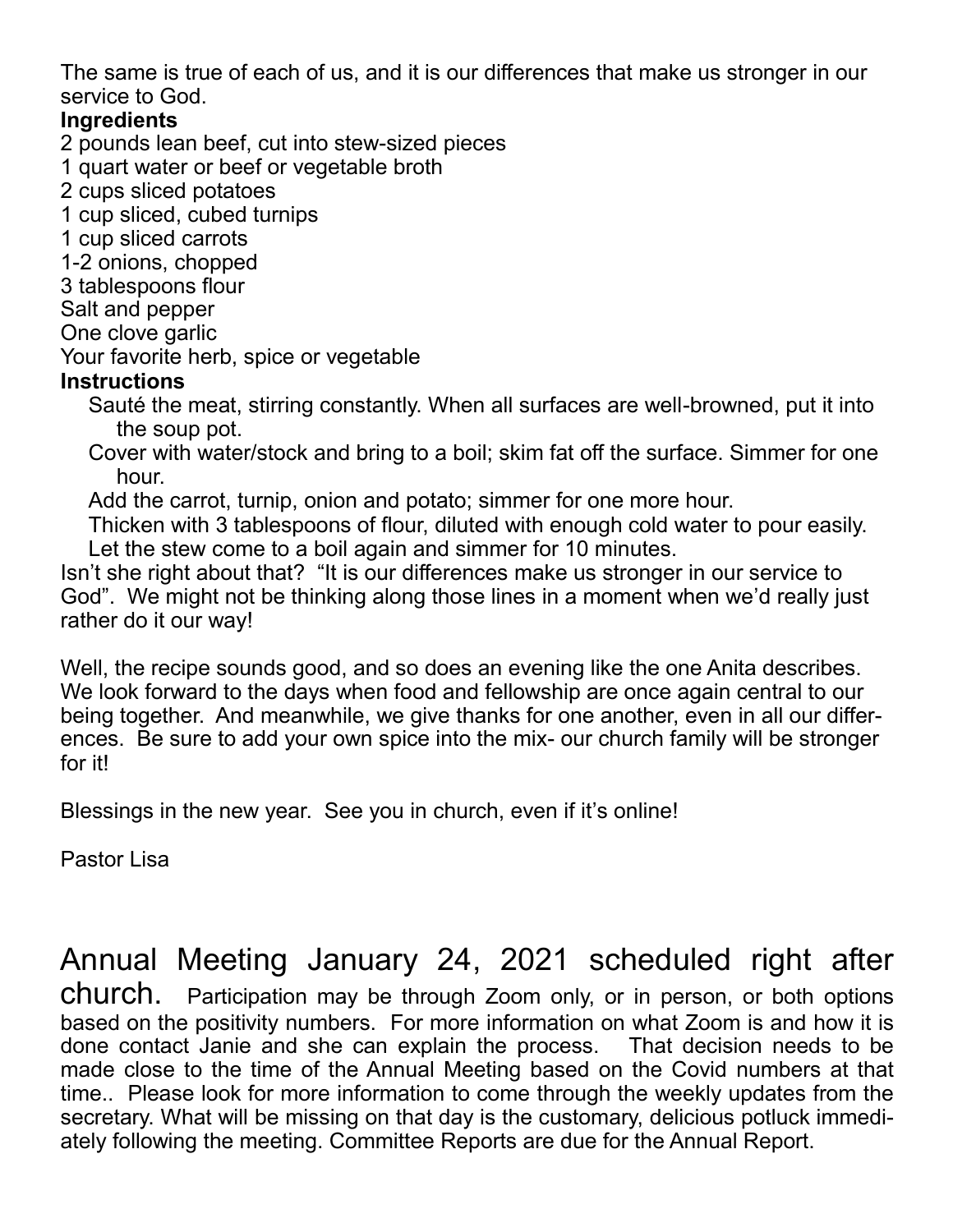#### **Financial Peace University at LCC begins Feb. 21!**

Did you know that 89% of the people in a typical American congregation don't have a financial safety net? Shocked? We were, too. But there's HOPE! And that hope is Financial Peace University. FPU is a nine-lesson course taught by Dave Ramsey and his team of financial experts and co-coordinated by Deacon Janie and Pr. Lisa here at LCC. With FPU, we will learn step by step how to handle money using biblical wisdom and common sense. Through life-changing videos, online tools and resources, and group accountability, we will learn how to create and stick to a budget, save for emergencies, pay off debt, and plan for the future.

Just imagine the impact we could have on the community if we were all debt-free! Marriages and families would be strengthened. People would be freed up to be outrageously generous. This kind of hope will ignite change in our entire community!

Join us starting Sunday, Feb. 21 at 6 p.m. All are welcome! Bring along your supper if you like. There will be a zoom (online) option for those who don't want to come in person, and we will practice safe distancing for those who do. Questions? Call or email Deacon Janie or Pastor Lisa, and watch for further announcements with the direct link to the class.

#### **Angels Among Us**

The word laughter and the act of laughing comes to mind when thinking of Patty Hanson. Laughing seems to emanate from her. She approaches life by trying to see "the funny" side in life first yet always willing to deal with the realities of life. Her concern for family, friends and those in need is evident by her bringing their names to the prayer list and prayer chain. She believes in the community and power of prayer.

Jerry is her complimentary, quiet side kick. A man of few words who enjoys working with his hands. He has made the wooden crosses for the church that are used in the fellowship hall. Their home is a reflection of his woodworking talents. Everywhere one looks Patty can tell you that Jerry did that, ..a kitchen, a bathroom, a fireplace mantel, and, and, and. Jerry is too modest to say much about his craftsmanship.

Together she and Jerry support Carrie Kids. They set up the tree, make the jeans ornaments, deliver the packages to Carrie several times each season, take down the tree and then marvel at the generosity of this church reaching out to those in need. This year was no exception.

Patty has also made many simple Wednesday meals to help the singers and families come to a relaxing environment before church. She is a knitter and a quilter and an avid reader contributing book reports for the CrossWord. Together they tend their beautiful yard.

Both are retired now enjoying being at home and being in one another's company.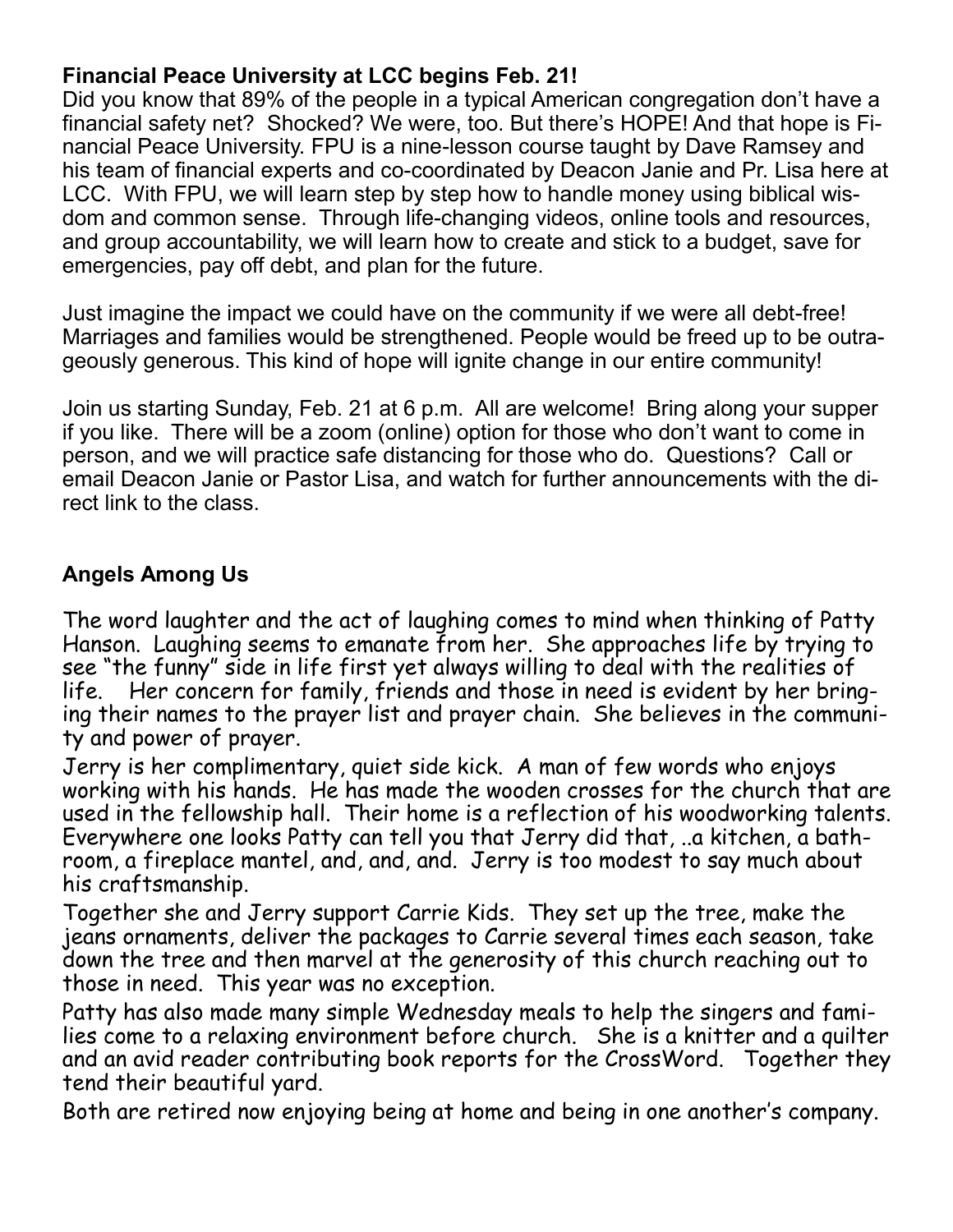### Gospel Seeds – January 2021 Western ND Synod

#### A MESSAGE FROM SYNOD STAFF

*" 1 In the time of King Herod, after Jesus was born in Bethlehem of Judea, wise men from the East came to Jerusalem, <sup>2</sup> asking, "Where is the child who has been born king of the Jews? For we observed his star at its rising, and have come to pay him homage." Matthew 2: 1-12*

**Don't pack away the Christmas decorations just yet for while the 2020 calendar may have come down and a new one taken its place the season celebrating Christ's birth isn't quite over. The Christmas season extends through January 6, when we celebrate the Epiphany of Our Lord.**

**On this day the Christian church remembers the arrival of the magi – wise ones who journeyed from faraway lands following the light of a star bearing gifts worthy of honoring the arrival of a king. But they do not find the king where one might expect. He is not found in the halls of the palace in mighty Jerusalem. Instead, the star leads them to a modest village, Bethlehem, to a home where they find the child and his mother. Here in this ordinary place, these outsiders pause to pay homage, recognizing the deep presence of the Holy masked in the seemingly ordinary.**

**Epiphany is an easy day to skip over. It doesn't garner the fanfare of Christmas. This year it lands on a Wednesday, smack dab in the middle of the week. It would be easy to rush on by so we can just get on with the business of looking forward. The days are getting longer now. The calendar is fresh. We can close the book on 2020, a year many of us can't put behind us fast enough. We want desperately to rush headlong into the new year hoping for better things to come. But Epiphany offers us an important reminder to not get ahead of ourselves. There is value in pausing to recognize the holy in the humble.**

**Human nature leads us to often spend our days either dwelling on the past or planning for the future. But if we take anything away from 2020, may it be a greater appreciation for the present moment, for what is. The significance of time spent with others. The very gift of breath and life and relationship.**

**Epiphany means sudden illumination, new insight, a revelation. Perhaps the Epiphany for us now is to understand more deeply not only that Christ came to us in a stable long, long ago, or that Christ will indeed come again at some undesignated time and place in the future, but also that Christ is Emmanuel, God With Us, right now.**

**Perhaps our Epiphany is recognizing again the significance of pausing to honor the very holy in our midst. Might we pause to recognize Christ in the eyes of the ones with whom we sit? Might we practice gratitude for the small and beautiful gifts God offers us each day-the richness of a meal, the comfort of a conversation, the beauty of creation? Might we grow in our sense of the Holy Spirit weaving itself throughout our days? Might we not rush the journey, but rather pause to pay homage to our King by opening our own treasure chests brimming with gifts such as justice, compassion, and love ready to be poured out on our neighbors in honor of our King.**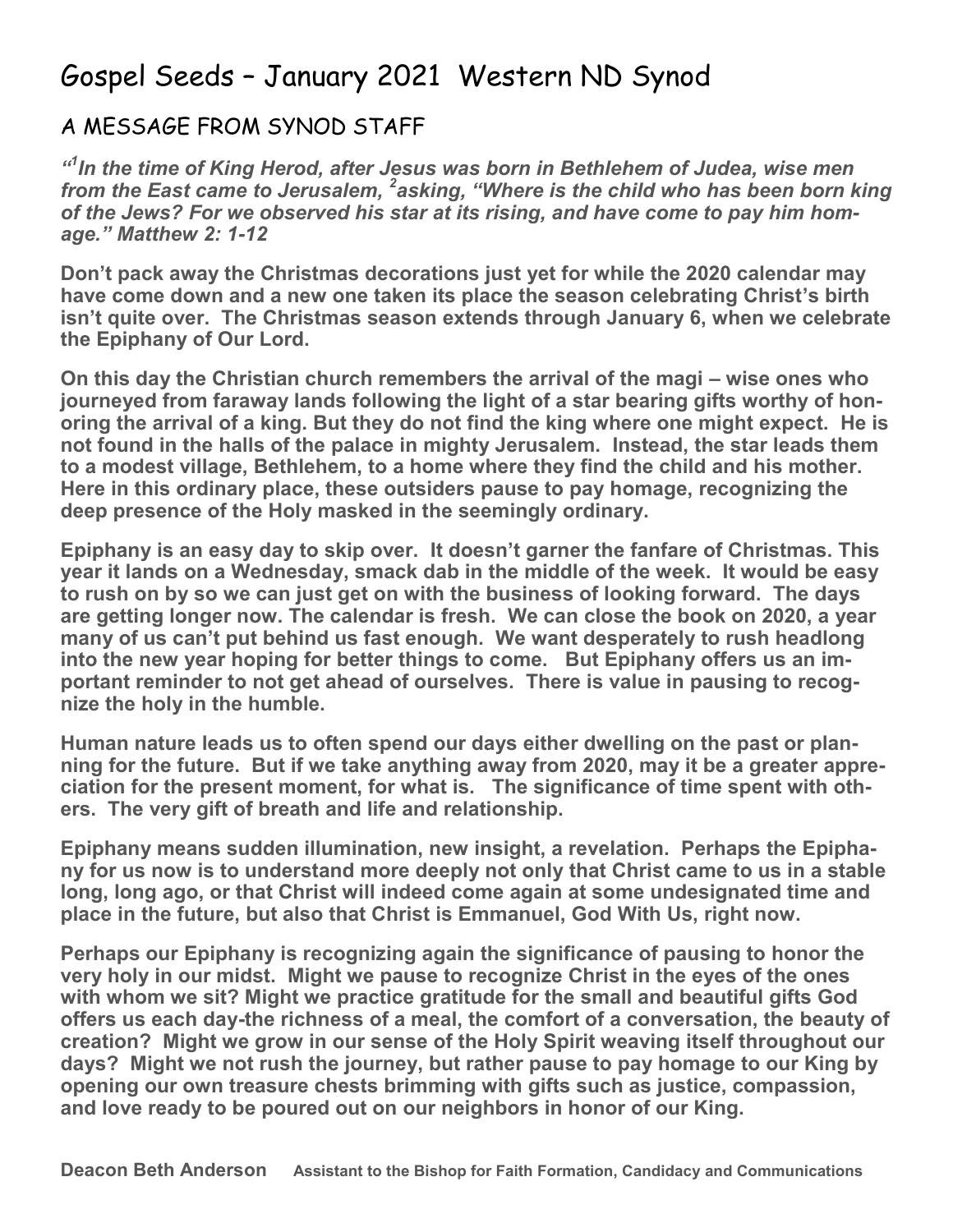# Children Youth & Family



January 2021



• 1st communion classes are fast approaching. Classes are for 3rd graders and anyone else who is ready to take communion. Please contact Janie to sign up. First communion will be received on Thursday, April 1st at 7pm. Class times and dates will be announced next month.

#### • 3rd Grade Bibles

3rd grade bibles will be received during worship on Sunday January 24th and Wednesday January 27th. Classes for 3rd grade bibles will be on Sunday, January 10th for Sunday kids and Wednesday January 13th for Wednesday kids. Parents watch for an email!

#### January Church School Schedule:

| <b>January 3</b> No Church School          |                           | <b>January 6</b> No Church School               |
|--------------------------------------------|---------------------------|-------------------------------------------------|
| <b>January 10</b> Ruth and Naomi           |                           | <b>January 13</b> Ruth and Naomi                |
| <b>January 17</b> No Church School         | <b>January 20</b> Deborah |                                                 |
| <b>January 24</b> God Calls Samuel         |                           | <b>January 27</b> God Calls Samuel              |
| January 31 Memory Work - The Lord's Prayer |                           | <b>February 3</b> Memory Work-The Lord's Prayer |
| February 7 David and Goliath               |                           | February 10 David and Goliath                   |
|                                            |                           |                                                 |

#### January Confirmation Schedule:

- **January 6** No Confirmation
- **January 13** How to Pray/ Prayer Practices 6th graders in person, 7th and 8th graders meet online.
- **January 20** Prayer Practices 7th graders in person, 6th and 8th graders meet online.
- **January 27** Little Free Food Pantries Service Learning, all grades meet online
- **February 3** Anatomy of a church 8th graders in person, 6th and 7th graders meet online.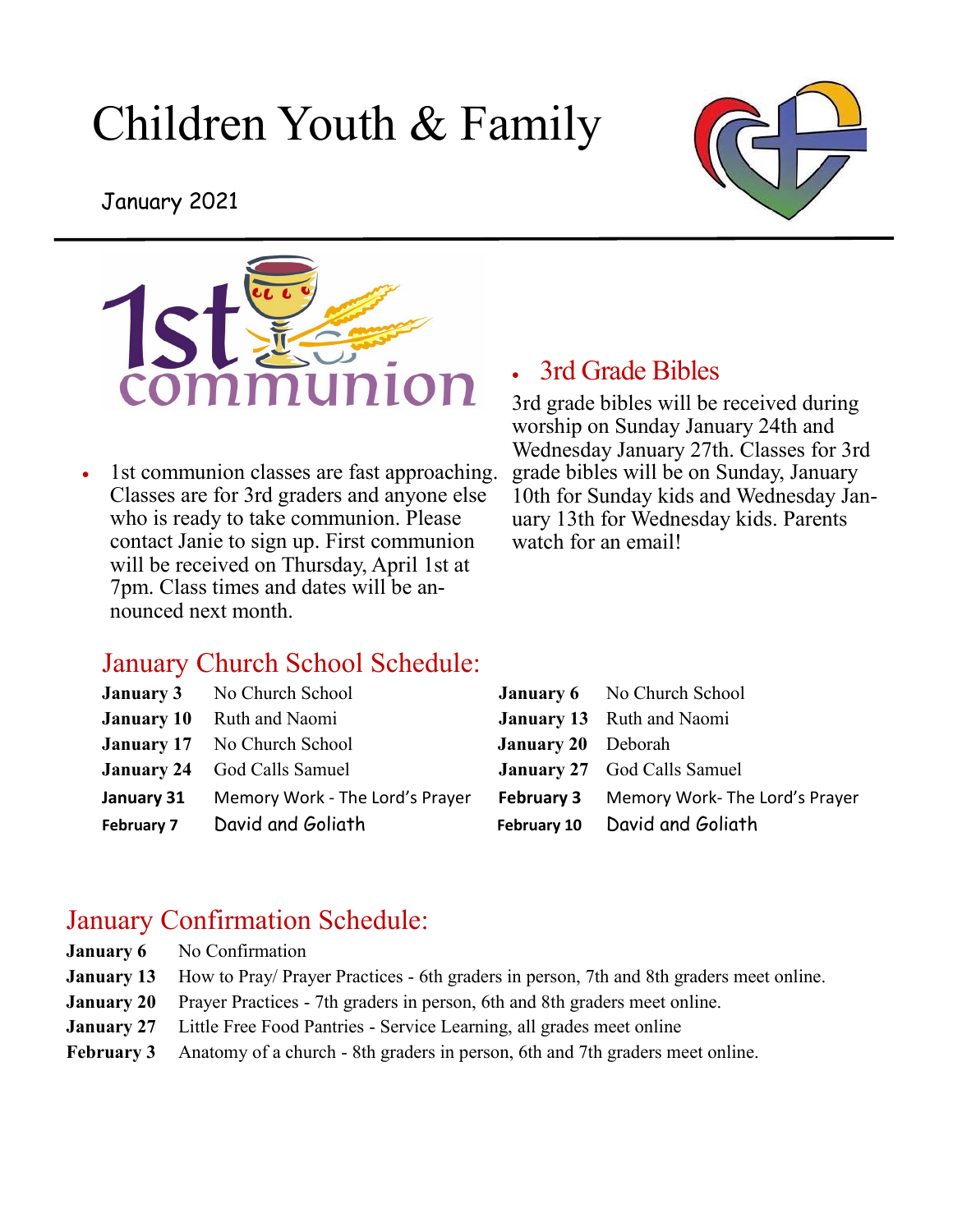## LCC Photo Scavenger Hunt!

## **Safety First: please do not put yourself or others in harm for these photos. Masks are encouraged if encountering people outside your "circle". Photos can be texted or emailed to Janie. (lccdod@midconetwork.com).**

The Scavenger hunt can be done on your own, with family, or with friends You have the whole month of January to complete it. Points will be awarded, and multiple gifts cards will be given to the:

- Most photos achieved off the list
- Most Creative
- Whatever other idea I think deserves an award

A Special \$15 Gift Card will be given to anyone who can COMBINE the most pictures in one. For example: a pink house with a "for sale" sign, large blow-up decoration, big cross with an American Flag.

Take a Picture with…

- 1) On the steps of the State Capital Building
- 2) With the biggest blow-up yard decoration you can find
- 3) Playing on a swing set
- 4) A big cross
- 5) A creative selfie with all in the group
- 6) A "For Sale" Sign
- 7) Everyone reading a book
- 8) Something pink
- 9) An American Flag
- 
- 10) Something that begins with the letter Z
- 11) Filling up a Little Free Food pantry. 12) A Downtown Wall Mural
- 
- 13) The Big Boy
- 14) In a Boat
- 
- 15) The Scheels Statues 16) Something that displays a rule
- 20) The oldest version iPhone you can find
- 21) An Act of Kindness shared of your own!
- 
- 22) Mailing a card to a loved one.<br>
9) An American Flag<br>
Trivia Scavenger hunt<br>
1.) I am usually found in New York City at Ellis Island; however, my doppelganger is hanging out<br>
around town. Find me and take a selfie with
- 2.) I am usually referred to as a symbol of freedom in the United states. There is a huge one of me
- in a park. Take a picture with me with your biggest wingspan! 3.) I am a unique shape, and I can be found at a baseball park or a jewelry store.

## HAVE FUN!!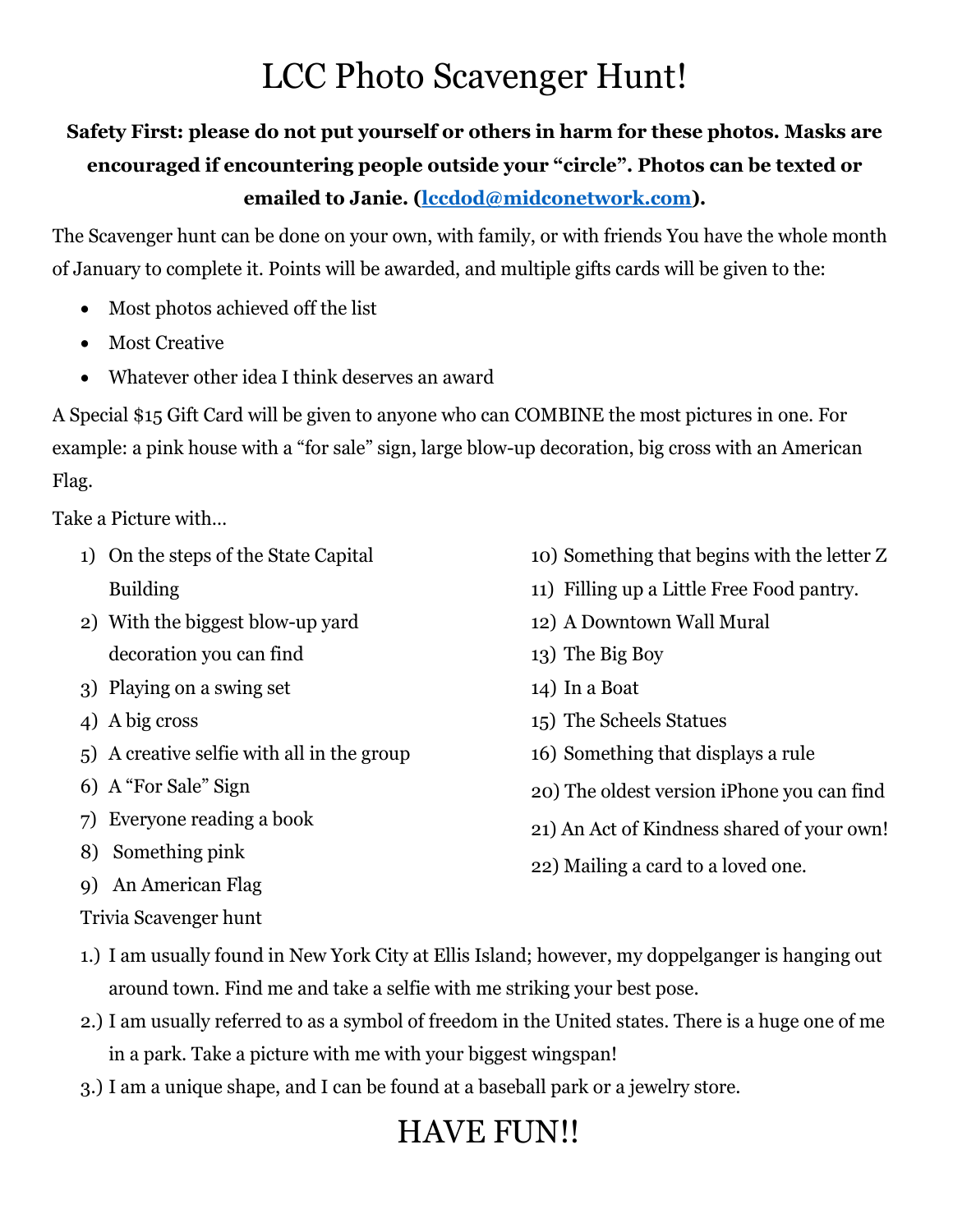| Sun                                                                                                | Non                                              | Tue                                                               | Wed                                                                                                 | <b>Thu</b>                             | 匞                                                        | Sat                  |
|----------------------------------------------------------------------------------------------------|--------------------------------------------------|-------------------------------------------------------------------|-----------------------------------------------------------------------------------------------------|----------------------------------------|----------------------------------------------------------|----------------------|
| January 2021                                                                                       |                                                  |                                                                   |                                                                                                     |                                        | New Year's Day<br>Office Closed<br>$\blacktriangleright$ | $\sim$               |
| 3 9:00 NO Church school<br>10:00 Worship                                                           | Needlework<br>10:00am<br>Group<br>4              | LN.                                                               | School or Confirmation<br>7:00pm NO Church<br>6:15pm Worship<br>$\bullet$                           | 8pm AA Mtg.<br>$\blacktriangleright$   | $\infty$                                                 | 12:30 Book Club<br>თ |
| 10 9:00 Church school<br>10:00 Worship                                                             | Needlework<br>$10:00$ am<br>Group<br>11          | 5:30 Committee<br>6:30 Church<br>Council<br>Mtgs.<br>$\mathbf{c}$ | 7:00pm Church School,<br>6:15pm Worship<br>Confirmation<br>13                                       | 8pm AA Mtg.<br>$\overline{\mathbf{1}}$ | 15                                                       | $\overline{16}$      |
| 9:00 NO Church School<br>10:00 Worship<br>17                                                       | Needlework<br>10:00am<br>Group<br>$\frac{8}{10}$ | $\mathbf{a}$                                                      | 7:00pm Church School,<br>6:15pm Worship<br>Confirmation<br>$\overline{\mathbf{S}}$                  | 8pm AA Mtg.<br>21                      | 22                                                       | 23                   |
| 10:00 Worship/3 Grade Bibles<br>11:00 Annual Meeting<br>9:00 Church School<br>24<br>$\mathfrak{L}$ | Needlework<br>10:00am<br>Group<br>25             | 26                                                                | 27 9:00 MM Bible Study<br>7:oopm Church School-<br>6:15pm Worship/3<br>Confirmation<br>Grade Bibles | 8pm AA Mtg.<br>28                      | 29                                                       | 50                   |